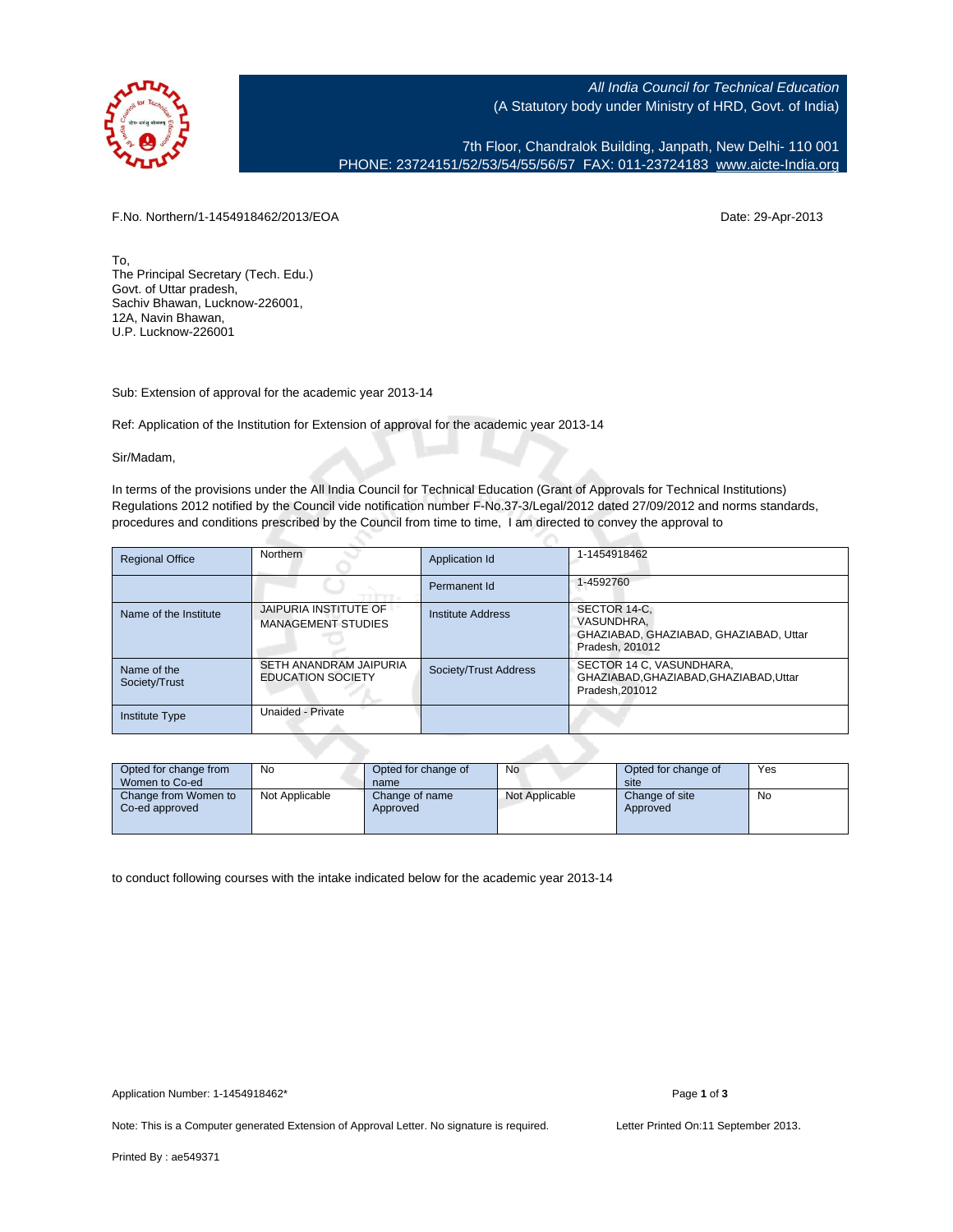## All India Council for Technical Education (A Statutory body under Ministry of HRD, Govt. of India)

7th Floor, Chandralok Building, Janpath, New Delhi- 110 001 PHONE: 23724151/52/53/54/55/56/57 FAX: 011-23724183 [www.aicte-India.org](http://www.aicte-India.org)

| Application Id: 1-1454918462<br>Program | Shift     | Level                                            | Course                                                                   | Full/Part Time                               | <b>Affiliating Body</b> | $2012 - 13$<br>Intake | Approved for<br>Intake<br>13-14 | $\overline{g}$ | $rac{1}{2}$ | Foreign Collaboration |
|-----------------------------------------|-----------|--------------------------------------------------|--------------------------------------------------------------------------|----------------------------------------------|-------------------------|-----------------------|---------------------------------|----------------|-------------|-----------------------|
| <b>MANAGEMENT</b>                       | 1st Shift | <b>POST</b><br><b>GRADUATE</b><br><b>DIPLOMA</b> | <b>POST</b><br><b>GRADUATE</b><br><b>DIPLOMA IN</b><br><b>MANAGEMENT</b> | <b>FULL</b><br><b>TIME</b>                   | None,                   | 120                   | 120                             | <b>NA</b>      | <b>NA</b>   | <b>NA</b>             |
| <b>MANAGEMENT</b>                       | 2nd Shift | POST<br><b>GRADUATE</b><br><b>DIPLOMA</b>        | <b>POST</b><br><b>GRADUATE</b><br><b>DIPLOMA IN</b><br><b>MANAGEMENT</b> | <b>FULL</b><br><b>TIME</b><br><b>Program</b> | None,                   | 60                    | 60                              | <b>NA</b>      | <b>NA</b>   | <b>NA</b>             |

• Validity of the course details may be verified at www.aicte-india.org>departments>approvals

The above mentioned approval is subject to the condition that JAIPURIA INSTITUTE OF MANAGEMENT STUDIES shall follow and adhere to the Regulations, guidelines and directions issued by AICTE from time to time and the undertaking / affidavit given by the institution along with the application submitted by the institution on portal.

In case of any differences in content in this Computer generated Extension of Approval Letter, the content/information as approved by the Executive Council / General Council as available on the record of AICTE shall be final and binding.

Strict compliance of Anti-Ragging Regulation:- Approval is subject to strict compliance of provisions made in AICTE Regulation notified vide F. No. 37-3/Legal/AICTE/2009 dated July 1, 2009 for Prevention and Prohibition of Ragging in Technical Institutions. In case Institution fails to take adequate steps to Prevent Ragging or fails to act in accordance with AICTE Regulation or fails to punish perpetrators or incidents of Ragging, it will be liable to take any action as defined under clause 9(4) of the said Regulation.

**(Dr. Kuncheria P. Isaac)**

Member Secretary, AICTE

Copy to:

- **1. The Regional Officer,** All India Council for Technical Education Govt. Polytechnic Campus Adjoining Directorate of Technical Education Vikas Nagar, Kanpur-208 002, Uttar Pradesh
- **2. The Director Of Technical Education,** Uttar Pradesh

Application Number: 1-1454918462\* Page **2** of **3**

Note: This is a Computer generated Extension of Approval Letter. No signature is required. Letter Printed On:11 September 2013.